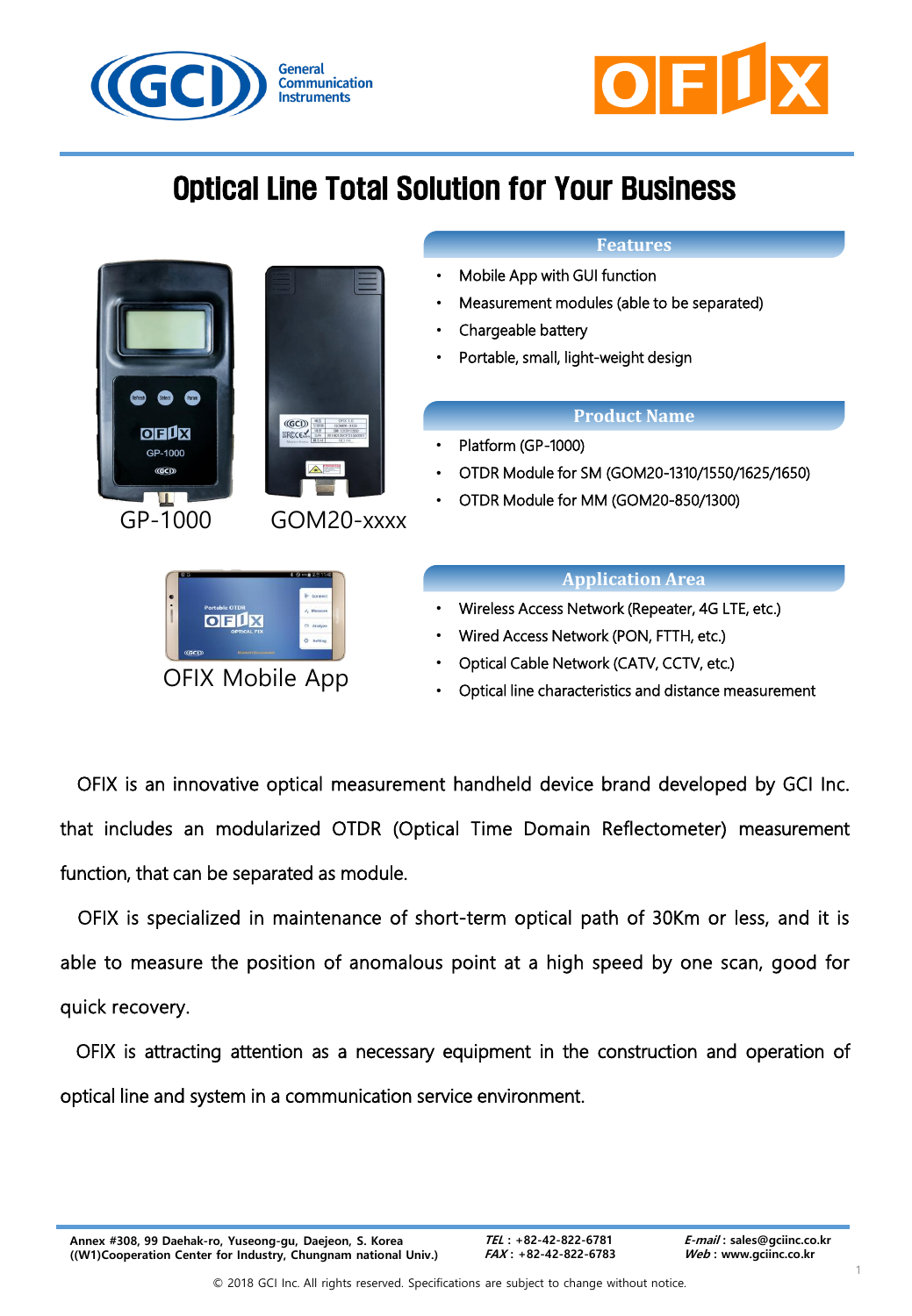



# **General Specifications**

| <b>Parameters</b> | Values                                           | Etc. |  |  |  |
|-------------------|--------------------------------------------------|------|--|--|--|
|                   | OFIX Main Platform (GP-1000)                     |      |  |  |  |
| Display           | 2.75" Custom LCD                                 |      |  |  |  |
|                   | 7.4V Lithium-Polymer (with CE, EN certification) |      |  |  |  |
| Battery           | Continiously test: 8 hours                       |      |  |  |  |
|                   | Charging time: 4 hours                           |      |  |  |  |
| Data Storage      | Up to smartphone                                 |      |  |  |  |
| Interface         | <b>TBD</b>                                       |      |  |  |  |
| Working Temp      | $-10^{\circ}$ C ~ + 50 °C                        |      |  |  |  |
| Storage Temp      | $-20^{\circ}$ C ~ +70 $^{\circ}$ C               |      |  |  |  |
| Humidity          | $\leq$ 95% (non-condensation)                    |      |  |  |  |
| Dimension         | 188(L) x 102(W) x 37(D) mm                       |      |  |  |  |
| Weight            | $0.55$ kg                                        |      |  |  |  |
|                   |                                                  |      |  |  |  |
|                   |                                                  |      |  |  |  |



GP-1000 (frontside)



GP-1000 (backside) (with OTDR Module)

**Annex #308, 99 Daehak-ro, Yuseong-gu, Daejeon, S. Korea ((W1)Cooperation Center for Industry, Chungnam national Univ.)**

**TEL : +82-42-822-6781 FAX : +82-42-822-6783**  **E-mail : sales@gciinc.co.kr Web : www.gciinc.co.kr**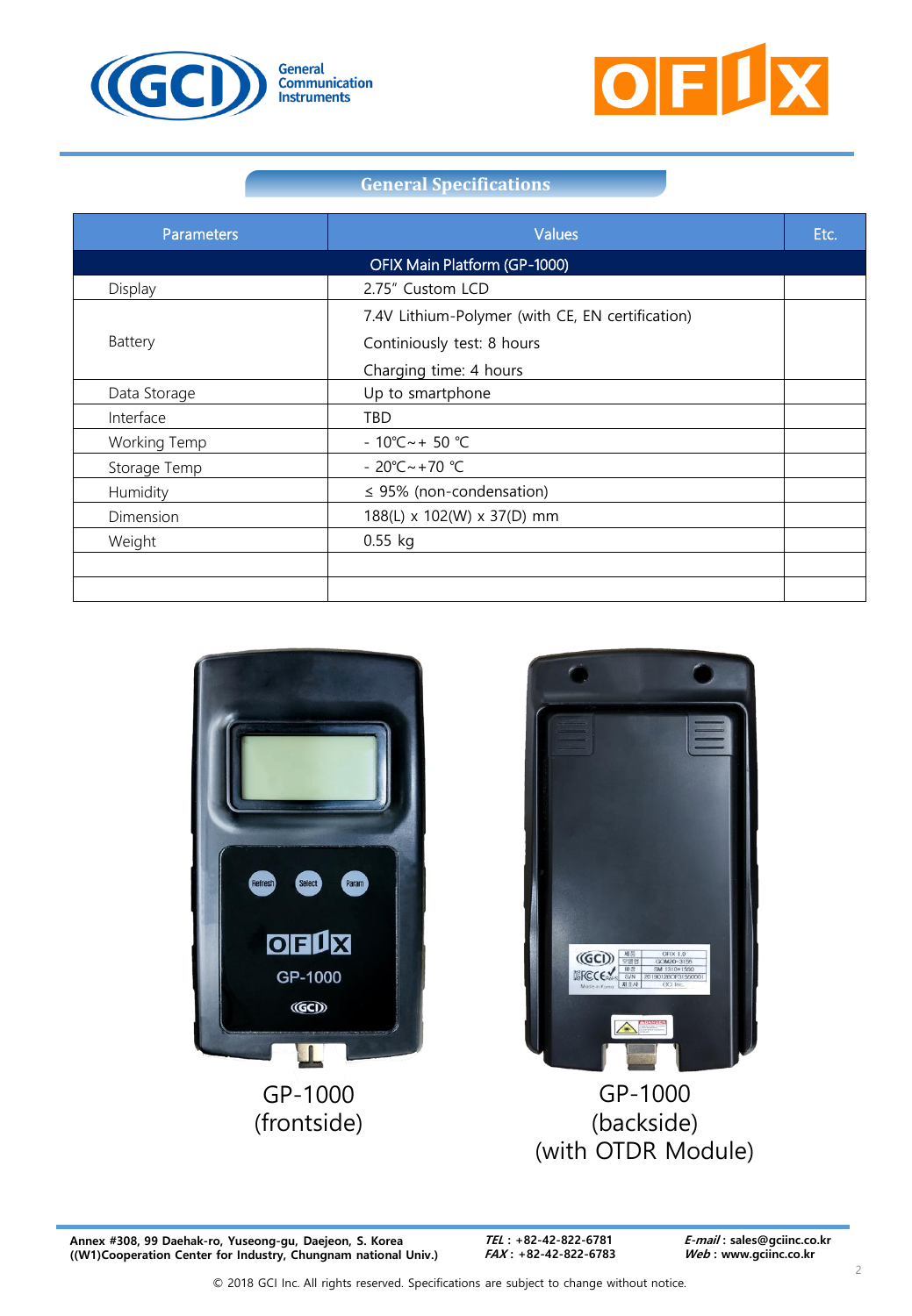



# **General Specifications**

| <b>Parameters</b>          | Values                                        | Etc.   |  |  |
|----------------------------|-----------------------------------------------|--------|--|--|
| OTDR Module (GOM20-xxxx)   |                                               |        |  |  |
| <b>Emitter Type</b>        | LD                                            |        |  |  |
| Safety Class               | Class 1M                                      |        |  |  |
| Optical Wavelengths        | SM 1310/1550/1625/1650<br>MM 850/1300         | nm     |  |  |
| Wavelength Tolerance       | 3                                             | %      |  |  |
| Dynamic Range (SNR = $1$ ) | SM 32/30/30/28<br>MM 24/26                    | dB     |  |  |
| Event Dead Zone            | 1.2                                           | m      |  |  |
| Attenuation Dead Zone      | 4                                             | m      |  |  |
| Pulse Width                | 5/10/20/50/100/200/500/1000/2000/5000/10000   | ns     |  |  |
| Range Settings             | $0.5 \sim 50$                                 | km     |  |  |
| Sampling Points            | 20,000 (up to 65,000)                         | points |  |  |
| Minimum Data Point Spacing | 0.5                                           | m      |  |  |
| Distance Accuracy          | ±0.5                                          | m      |  |  |
| Loss Resolution            | 0.001                                         | dB     |  |  |
| <b>Optical Connector</b>   | SC/APC, SC/PC                                 |        |  |  |
| Trace File Format          | Telcordia Universal (.SOR), issue-2 (SR-4731) |        |  |  |
| Trace File Storage         | Smartphone                                    |        |  |  |
| Trace File Transfer to PC  | USB cable                                     |        |  |  |
| Dimension                  | 160(L) x 84(W) x 17(D) mm                     |        |  |  |



# GOM20-xxxx (frontside)

**Annex #308, 99 Daehak-ro, Yuseong-gu, Daejeon, S. Korea ((W1)Cooperation Center for Industry, Chungnam national Univ.)**

**TEL : +82-42-822-6781 FAX : +82-42-822-6783**  **E-mail : sales@gciinc.co.kr Web : www.gciinc.co.kr**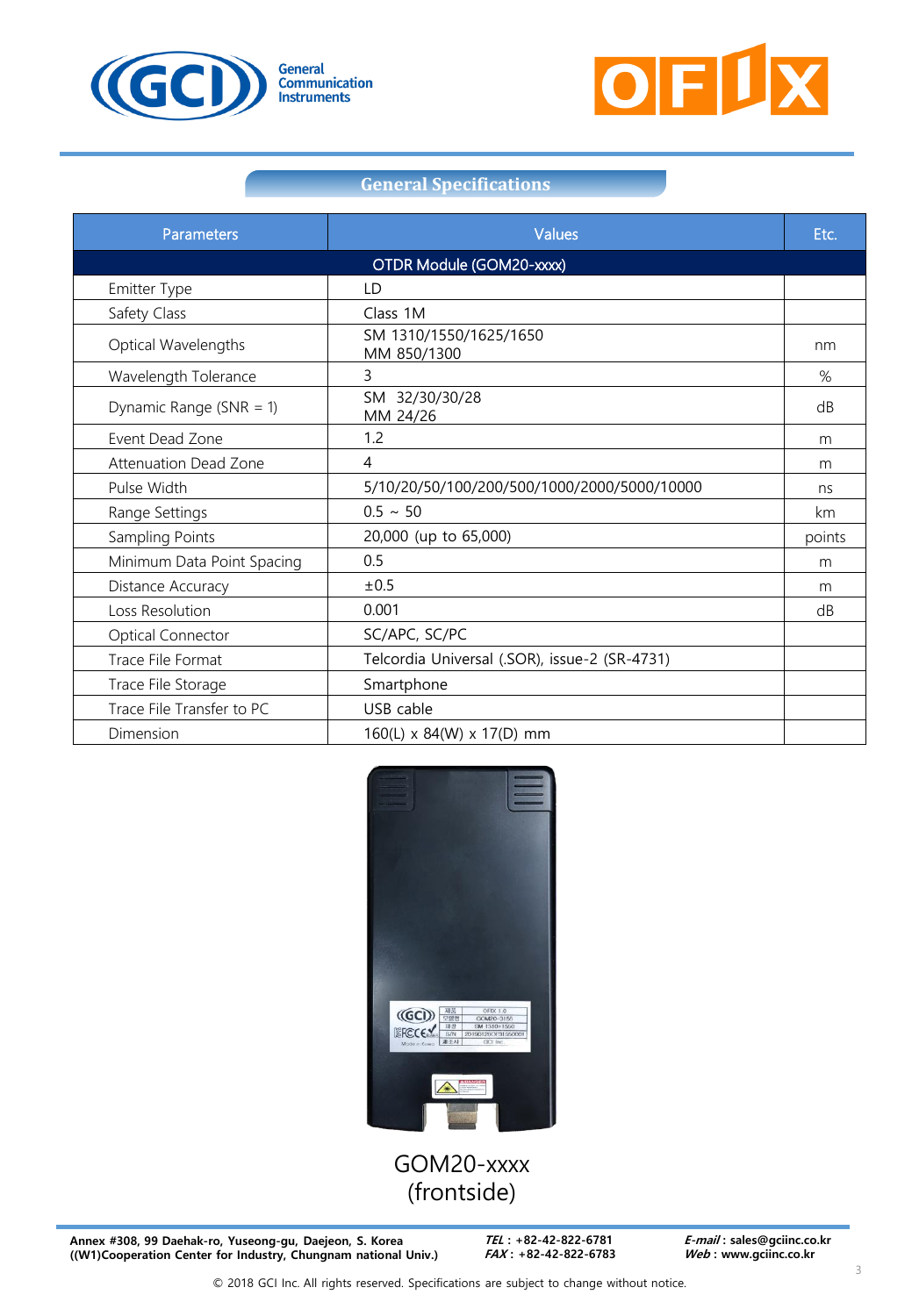



|            | <b>Models</b>   |                   |                 |              |
|------------|-----------------|-------------------|-----------------|--------------|
| Model      | <b>Function</b> | <b>Fiber Mode</b> | Wavelength (nm) | Etc.         |
| GOM20-1310 | <b>OTDR</b>     | Single Mode       | 1310            | wavelength   |
| GOM20-1550 | <b>OTDR</b>     | Single Mode       | 1550            | wavelength   |
| GOM20-1625 | <b>OTDR</b>     | Single Mode       | 1625            | wavelength   |
| GOM20-1650 | <b>OTDR</b>     | Single Mode       | 1650            | wavelength   |
| GOM20-3155 | <b>OTDR</b>     | Single Mode       | 1310/1550       | 2 wavelength |
| GOM20-850  | <b>OTDR</b>     | Multi Mode        | 850             | wavelength   |
| GOM20-1300 | <b>OTDR</b>     | Multi Mode        | 1300            | wavelength   |

4